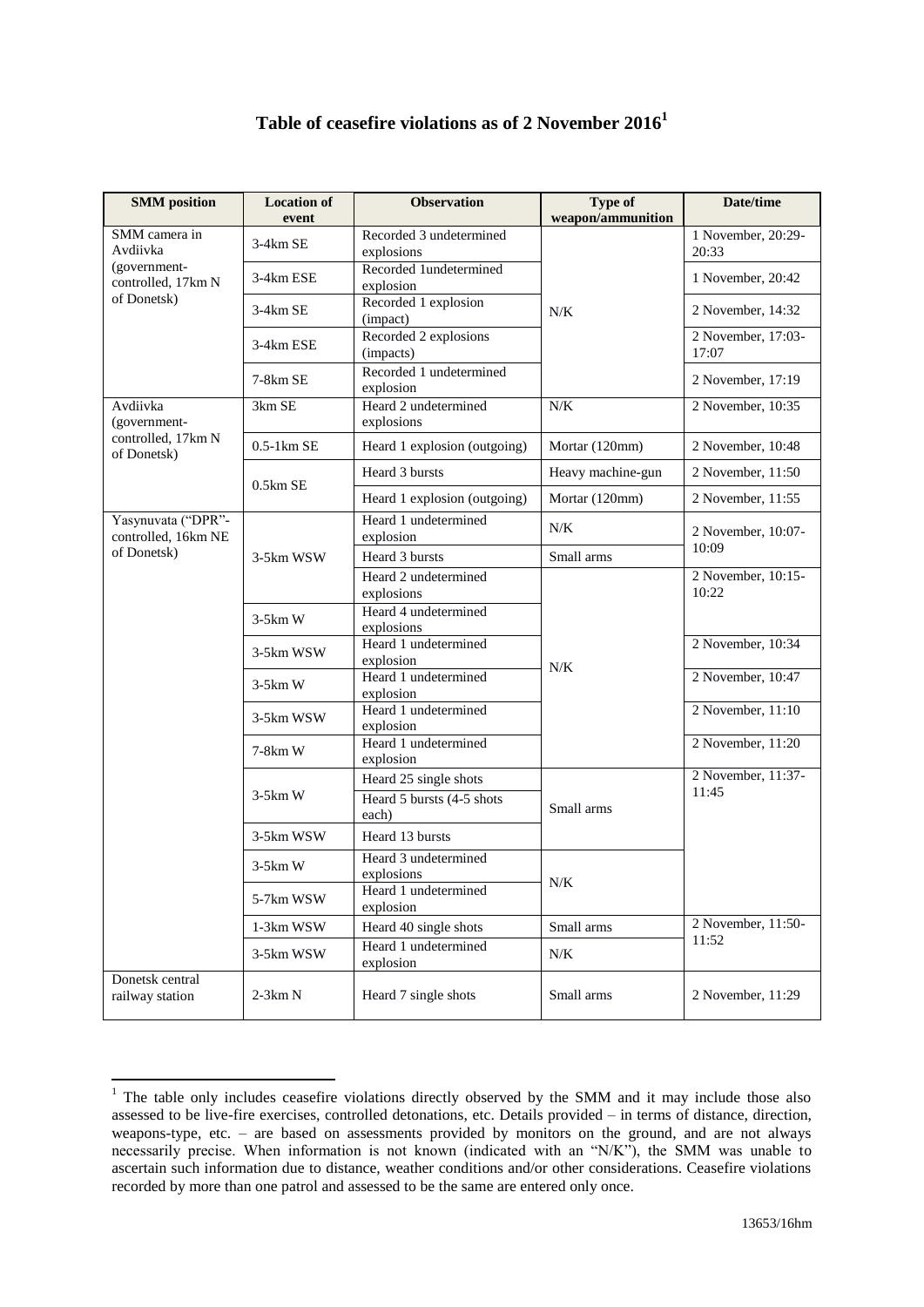| ("DPR"-controlled,<br>6km NW of Donetsk<br>city centre)                                  |                                                   | Heard 19 bursts                      |                   | 2 November, 11:39           |
|------------------------------------------------------------------------------------------|---------------------------------------------------|--------------------------------------|-------------------|-----------------------------|
| Svitlodarsk<br>(government-<br>controlled, 57km NE                                       | $3-5km$ SE                                        | Heard 10 bursts                      | Heavy machine-gun | 1 November, 21:24           |
|                                                                                          |                                                   | Heard 1 burst                        |                   | 1 November, 21:31           |
| of Donetsk)                                                                              |                                                   | Heard 1 burst                        |                   | 1 November, 21:41           |
| Bakhmutka,<br>(government-<br>controlled, 47km NE<br>of Donetsk)                         | $3-5km$ SE                                        | Heard 1 undetermined<br>explosion    | N/K               | 2 November, 10:56           |
|                                                                                          |                                                   | Heard 1 undetermined<br>explosion    |                   | 2 November, 11:06           |
| Bohdanivka<br>(government-<br>controlled, 41km SW<br>of Donetsk)                         | N/K, N                                            | Heard 1 undetermined<br>explosion    | N/K               | 2 November, 09:35           |
| SMM camera in<br>Shyrokyne,                                                              | N/K, N                                            | Recorded 1 undetermined<br>explosion | N/K               | 1 November, 19:31           |
| (government-<br>controlled, 20km E of<br>Mariupol)                                       | $N/K$ , NE                                        | Recorded 1 explosion<br>(impact)     |                   | 1 November, 21:55           |
| Sopyne (government-                                                                      | 2km NE                                            | Heard 3 single shots                 | Small arms        | 2 November, 10:25-          |
| controlled, 16km E of<br>Mariupol)                                                       | 2km ENE                                           | Heard 7 undetermined<br>explosions   |                   | 11:00                       |
|                                                                                          | $3-5km$ NE                                        | Heard 37 undetermined<br>explosions  | N/K               | 2 November 11:03-<br>11:30  |
|                                                                                          | 3-5km ENE                                         | Heard 14 undetermined<br>explosions  |                   |                             |
|                                                                                          | N/K, N                                            | Heard 16 undetermined<br>explosions  |                   |                             |
|                                                                                          | 6km N                                             | Heard 14 undetermined<br>explosions  |                   | 2 November, 11:33-<br>12:00 |
|                                                                                          | 2km ENE                                           | Heard 3 single shots                 | Small arms        |                             |
|                                                                                          | 2-3km ENE                                         | Heard 2 undetermined<br>explosions   | N/K               | 2 November, 12:03-<br>12:30 |
|                                                                                          | 6km N                                             | Heard 6 undetermined<br>explosions   |                   |                             |
|                                                                                          | 2km ENE                                           | Heard 3 single shots                 | Small arms        | 2 November, 12:42-<br>13:00 |
| Verkhnoshyrokivske<br>(formerly Oktiabr;<br>"DPR"-controlled,<br>29km NE of<br>Mariupol) | $N/K$ , SE                                        | Heard 6 undetermined<br>explosions   | $N/K$             | 2 November, 10:30-<br>11:45 |
| Zaichenko ("DPR"-<br>controlled, 26km NE                                                 | N/K, S                                            | Heard 4 undetermined<br>explosions   |                   |                             |
| of Mariupol)                                                                             | N/K, W                                            | Heard 2 undetermined<br>explosions   | $N/K$             | 2 November, 11:50-<br>12:00 |
|                                                                                          | N/K, SE                                           | Heard 4 bursts                       | Small arms        |                             |
| Sakhanka ("DPR"-<br>controlled, 24km NE<br>of Mariupol)                                  | $N/K$ , E                                         | Heard 8 single shots                 | Small arms        | 2 November, 12:55           |
| Pervomaisk ("LPR"-<br>controlled, 58km W<br>of Luhansk)                                  | 10km NW<br>(outside the<br>disengagement<br>area) | Heard 40 undetermined<br>explosions  | $N\!/\!K$         | 2 November, 07:13-<br>07:33 |